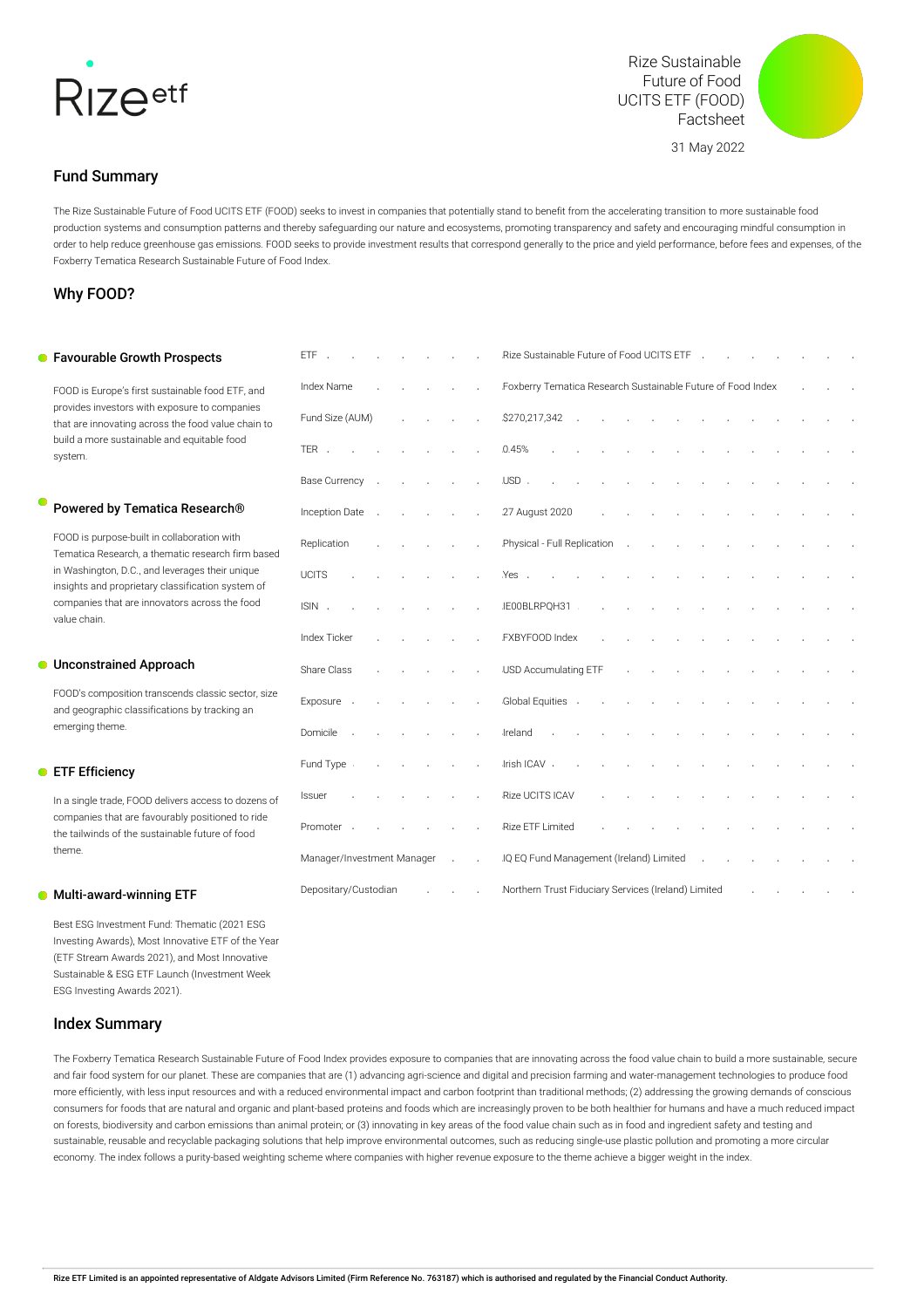

# Trading Information

| Exchange                                                                                                                                                                                                                      | Currency | ISIN                     | Sedol | Ticker | <b>Bloomberg Code</b>                   |  |  |  |  |  |
|-------------------------------------------------------------------------------------------------------------------------------------------------------------------------------------------------------------------------------|----------|--------------------------|-------|--------|-----------------------------------------|--|--|--|--|--|
| Borsa Italiana                                                                                                                                                                                                                |          | EUR IE00BLRPQH31 BMVLGB8 |       |        | FOOD FOOD IM                            |  |  |  |  |  |
| Deutsche Börse XetraEURIEOOBLRPQH31BMVLGD0RIZFRIZFGY                                                                                                                                                                          |          |                          |       |        |                                         |  |  |  |  |  |
| Euronext Amsterdam North Line Studies (EUR North Line Studies 1900 Reserve Line Studies 2000 Reserve Line Studies 2000 NA North Line Studies 2000 NA North Line Studies 2000 NA North Line Studies 2000 NA North Studies 2000 |          |                          |       |        |                                         |  |  |  |  |  |
| London Stock Exchange USD IE00BLRPQH31 BMY7CV5 FOOD FOOD LN                                                                                                                                                                   |          |                          |       |        |                                         |  |  |  |  |  |
| London Stock Exchange GBP IEOOBLRPQH31 BMY7CW6 FOGB FOGBLN                                                                                                                                                                    |          |                          |       |        |                                         |  |  |  |  |  |
| SIX Swiss Exchange                                                                                                                                                                                                            |          |                          |       |        | . CHF IEOOBLRPOH31 BL6L069 ESSN ESSN SE |  |  |  |  |  |

## Performance Returns

Top 10 Fund Holdings



| Cumulative |  | ETF                                                                          |  | Index                 |                            | <b>Difference</b> |                               |  |  |  |  |  |  |  |
|------------|--|------------------------------------------------------------------------------|--|-----------------------|----------------------------|-------------------|-------------------------------|--|--|--|--|--|--|--|
| YTD.       |  | $. 18.09%$ .                                                                 |  | $. -18.01\%$          | $\mathcal{L}^{\text{max}}$ | $. 0.08\%$        |                               |  |  |  |  |  |  |  |
|            |  | 3 Months          .          .    -9.11%          .    -9.06%    .    .    - |  |                       |                            | $. -0.04\%$ .     | and the contract of the state |  |  |  |  |  |  |  |
|            |  |                                                                              |  |                       |                            |                   |                               |  |  |  |  |  |  |  |
|            |  | 1 Year 25.33% 25.15% 0.18% .                                                 |  |                       |                            |                   |                               |  |  |  |  |  |  |  |
|            |  |                                                                              |  | $-6.58\%$ $-0.46\%$ . |                            |                   |                               |  |  |  |  |  |  |  |

Past performance is not a reliable indicator of future results and is not guaranteed. The ETF performance is the NAV per share and is net of all fees.

Performance Returns are as at 31/05/2022

# Fund Sector Weights

| Fmc Corp 4.37% Sustainable Packaging 30.2%                                                                                                                                                                                    |  |  |  |  |  |  |  |  |  |  |  |  |
|-------------------------------------------------------------------------------------------------------------------------------------------------------------------------------------------------------------------------------|--|--|--|--|--|--|--|--|--|--|--|--|
| OH Glass Inc 4.35% Ingredients, Flavors & Fragrances 24.2%                                                                                                                                                                    |  |  |  |  |  |  |  |  |  |  |  |  |
| Sig Group Ag 4.27% Plant Based and Organic Foods 13.2%                                                                                                                                                                        |  |  |  |  |  |  |  |  |  |  |  |  |
| John Bean Technologies Corp (Corp. The Corp. Lett. A 4.00% (Corp. Lett. Recision Farming (Corp. Lett. Lett. A Sample 2014) and D. The Corp. Lett. A Sample 2014 and D. S. Lett. A Sample 2014 and D. Precision Farming (Corp. |  |  |  |  |  |  |  |  |  |  |  |  |
| Cnh Industrial Nv 395% Supply Chain Technology 9.5%                                                                                                                                                                           |  |  |  |  |  |  |  |  |  |  |  |  |
| Deere & Co in the case of the contract of the contract of the contract of the contract of the contract of the contract of the contract of the contract of the contract of the contract of the contract of the contract of the |  |  |  |  |  |  |  |  |  |  |  |  |
| Balchem Corp. 3.17% Water Technology 4.2%                                                                                                                                                                                     |  |  |  |  |  |  |  |  |  |  |  |  |
| Graphic Packaging HIdg Co 3.13% Food Safety and Testing 2.0%                                                                                                                                                                  |  |  |  |  |  |  |  |  |  |  |  |  |
|                                                                                                                                                                                                                               |  |  |  |  |  |  |  |  |  |  |  |  |
|                                                                                                                                                                                                                               |  |  |  |  |  |  |  |  |  |  |  |  |

Top 10 Fund Holding and Fund Sector Weights are as at 31/05/2022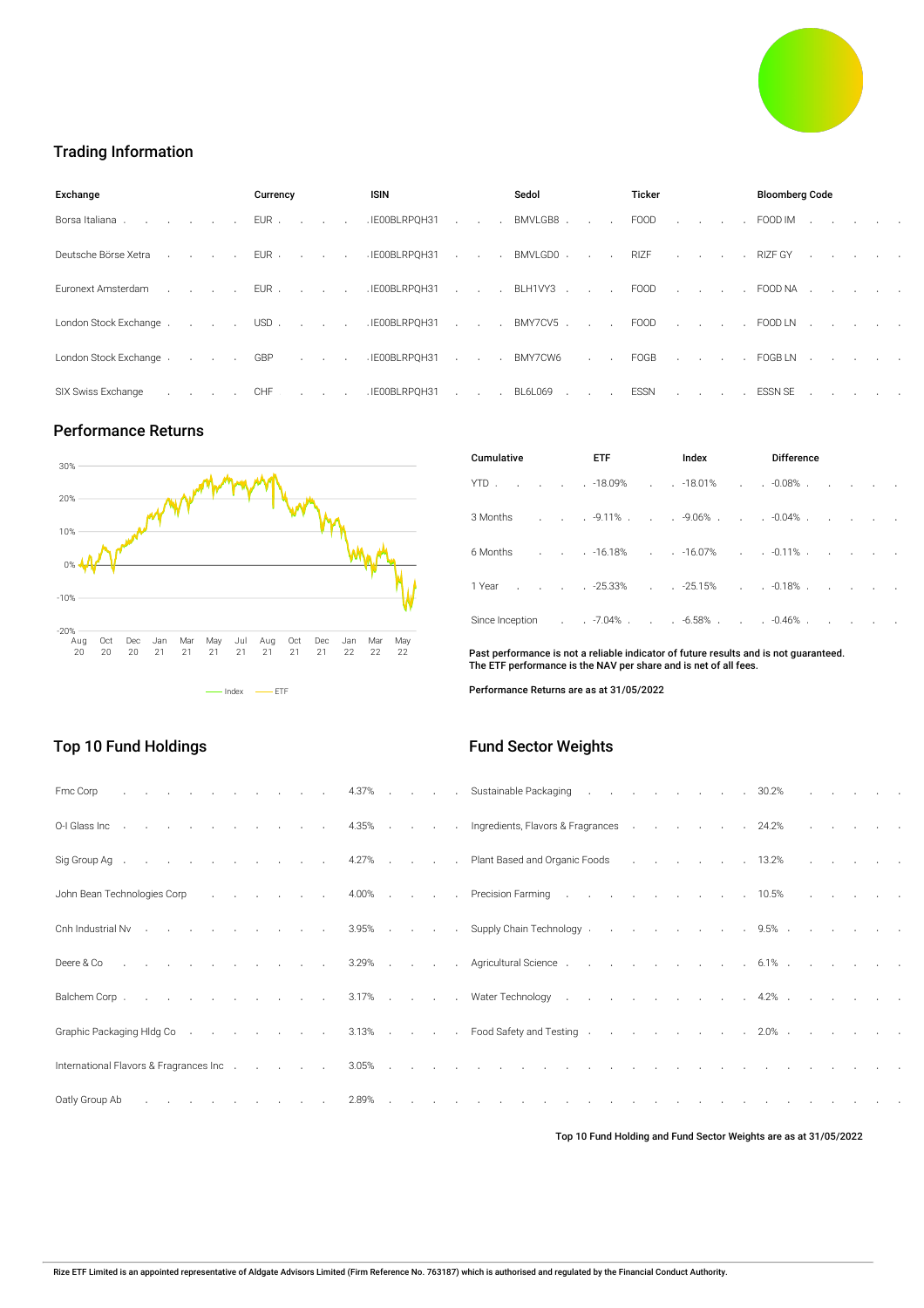

## Investment Team

IQ EQ Fund Management (Ireland) Limited is the investment manager for each of the exchange-traded funds (ETFs) issued by Rize UCITS ICAV and is responsible for the day-to-day investment management decisions for this ETF. The team is highly experienced to all aspects relating to the management of a fund portfolio, including the execution of equities, foreign exchange and cash management.

# Risk Factors

- All financial investments involve an element of risk. Therefore, the value of your investment and the income from it will vary and your initial investment amount cannot be guaranteed.
- FOOD is vulnerable to cyclical declines in the food and agriculture sector.
- Individual companies are subject to intense competition that may negatively impact their revenues and market values and therefore FOOD's value.
- FOOD also invests in small publicly-traded companies which may be less mature and therefore more vulnerable to adverse business or economic events and greater and more unpredictable price changes than larger companies, the food & agriculture sector as a whole or the stock market as a whole.
- FOOD invests in global equity securities. As such, there is a risk of loss arising from exchange rate fluctuations or exchange control regulations.
- Other: (1) Third-party service providers (such as the ICAV's depositary) may go bankrupt and fail to pay money due to FOOD or return property belonging to FOOD. (2) If the Index provider stops calculating the Index or if FOOD's license to replicate the Index is terminated, FOOD may have to be closed. (3) It may not always be possible to buy and sell FOOD's Shares on a stock exchange or at prices closely reflecting the Net Asset Value. (4) There is no capital guarantee or protection on the value of FOOD and investors can lose all the capital invested in FOOD. (5) Please refer to the "Risk Factors" section of the ICAV's Prospectus and the Fund Supplement.